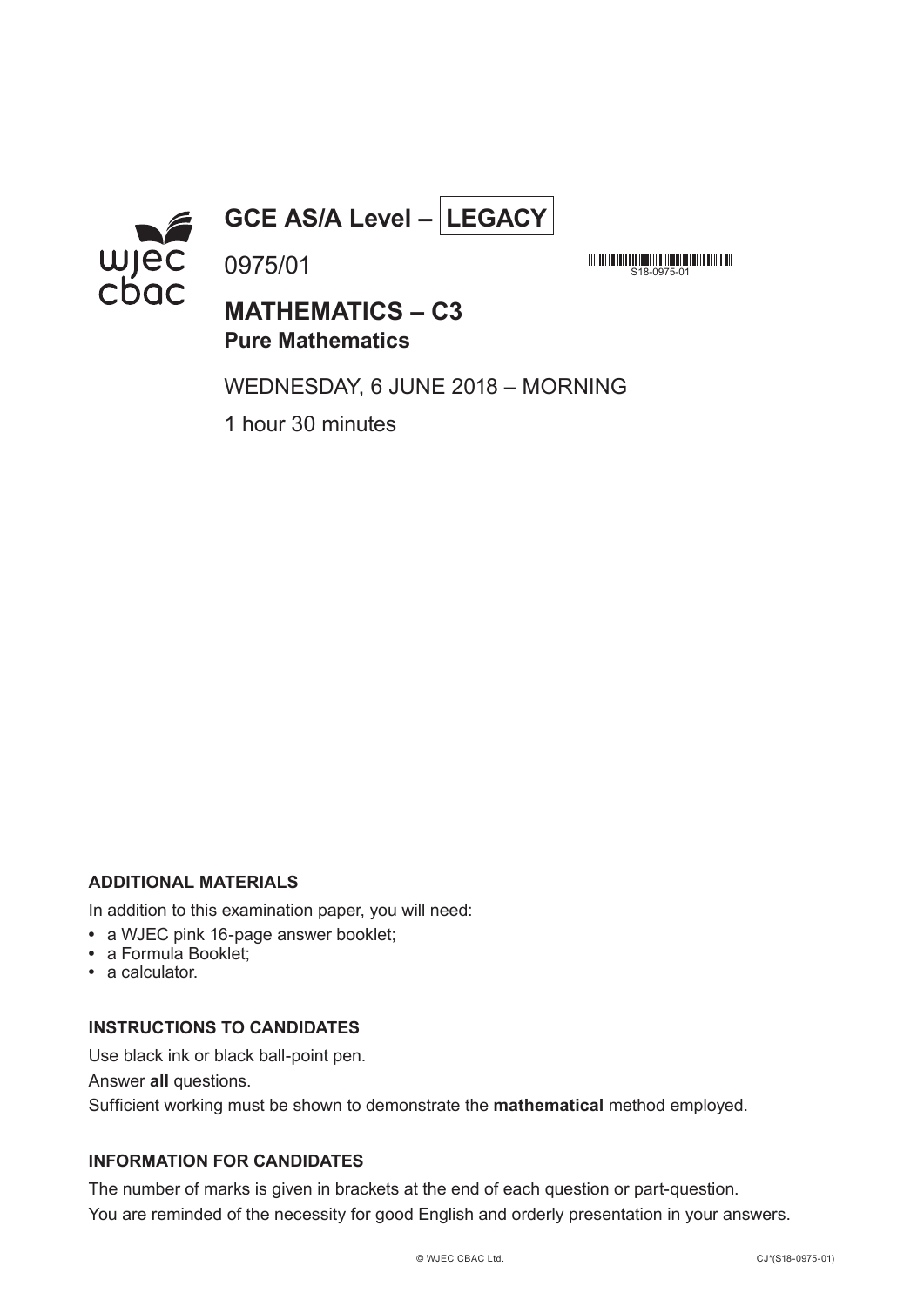**1.** *(a)* Use Simpson's Rule with five ordinates to find an approximate value for the integral

$$
\int_0^1 e^{x^3} dx.
$$

Show your working and give your answer correct to five decimal places. [4]

*(b)* **Use your answer to part** *(a)* to deduce an approximate value for the integral

$$
\int_0^1 e^{x^3 - 1} dx.
$$
 [2]

**2.** *(a)* Find all values of  $\theta$  in the range  $0^{\circ} \le \theta \le 360^{\circ}$  satisfying

$$
3\csc^2\theta + 6\cot\theta = 8 - 5\cot^2\theta.
$$
 [6]

(b) Without carrying out any calculations, explain why there are no values of  $\phi$  in the range  $0^{\circ} \leqslant \phi \leqslant 90^{\circ}$  which satisfy the equation φ φ

$$
\sec \phi + 2 \tan \phi = 0.8. \tag{1}
$$

**3.** Given that

$$
x^{5+} 4xy^2 - 2y^3 - 17 = 0,
$$
  
find an expression for  $\frac{dy}{dx}$  in terms of x and y. [4]

**4.** A function is defined parametrically by

$$
x = \ln t, \, y = 4t^4 - 3t^2, \qquad \text{for } t > 0.
$$

- (a) Find and simplify an expression for  $\frac{dy}{dx}$  in terms of *t*. [4] d*x*
- *(b)* (i) Find and simplify an expression for  $\frac{dy}{dx}$  in terms of *t*. (ii) Show that there is only one value of *t* such that  $\frac{d^2y}{dx^2} = 1$ . Write down this value of *t*.  $d^2y$  $dx^2$  $d^2y$  $\frac{d^2y}{dx^2} = 1$

(0975-01)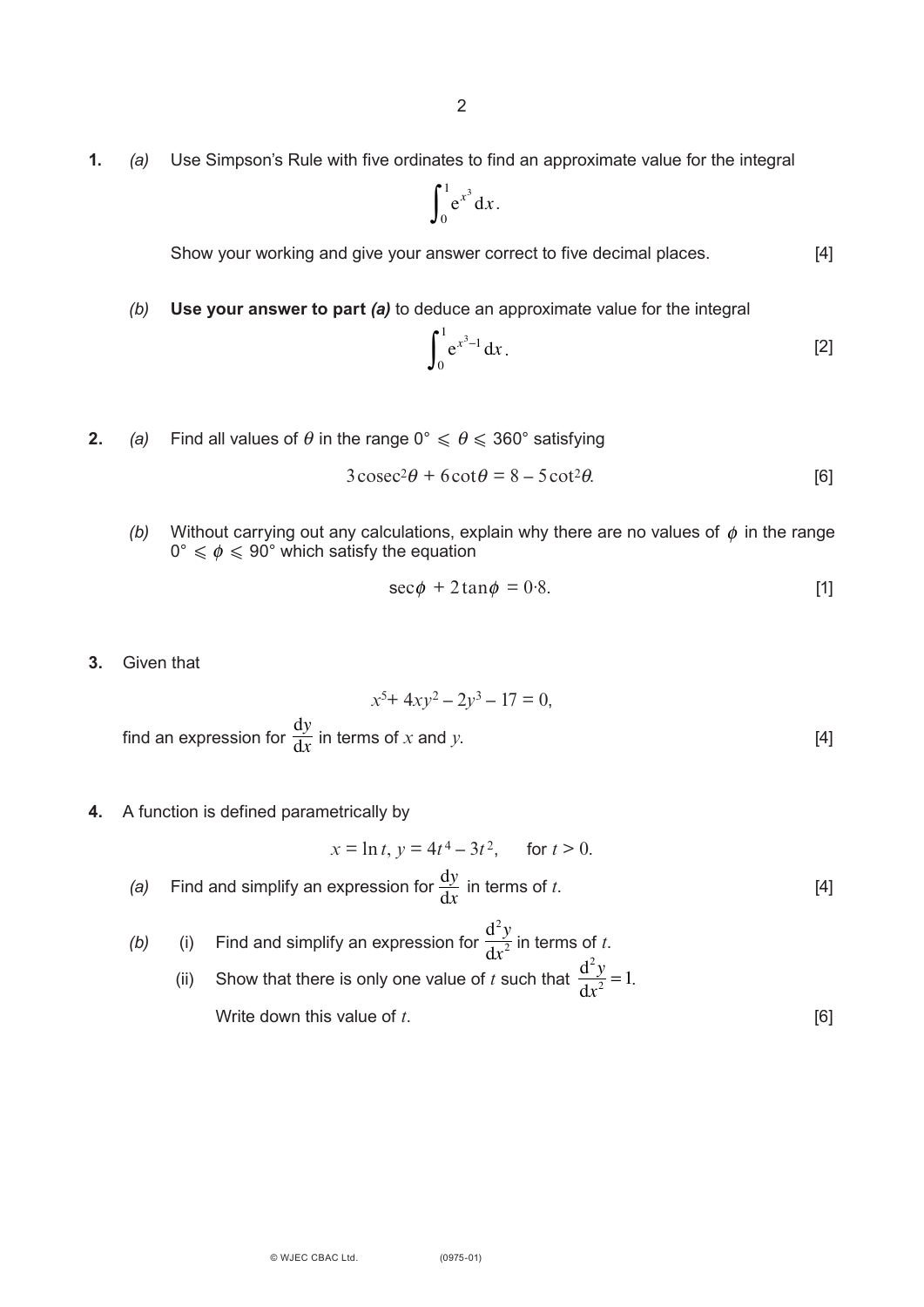**5.** *(a)* Show that  $f(x) = (2x - 5)e^{2x} + 12x + 7$  has a stationary value when x satisfies

$$
(x-2)e^{2x} + 3 = 0.
$$
 [4]

*(b)* **You may assume** that the equation

$$
(x-2)e^{2x} + 3 = 0
$$

has a root  $\alpha$  between 1 and 2. The recurrence relation

$$
x_{n+1} = 2 - 3e^{-2x_n}
$$

with  $x_0 = 2$  may be used to find  $\alpha$ . Find and record the values of  $x_1, x_2, x_3, x_4$ . Write down the value of  $x_4$  correct to four decimal places and prove that this is the value of  $\alpha$  correct to four decimal places. [5]

**6.** *(a)* Differentiate each of the following with respect to *x*, simplifying your answer wherever possible.

(i) 
$$
\ln (8 + 7x - 4x^3)
$$

4 − 3cos *x*

(ii) 
$$
\sqrt[3]{(5-9x^2)}
$$
  
(iii)  $\frac{2+5\sin x}{4}$  [7]

- *(b)* By first writing  $y = \tan^{-1} 5x$  as  $5x = \tan y$ , find  $\frac{dy}{dx}$  in terms of *x*. [4] d*y* d*x*
- **7.** *(a)* Find each of the following integrals, simplifying your answer wherever possible.

(i) 
$$
\int \frac{5}{e^{3-4x}} dx
$$
 (ii)  $\int \frac{6}{9x-4} dx$  [4]

(b) (i) Evaluate 
$$
\int_{\frac{\pi}{3}}^{\frac{\pi}{2}} \cos\left(2x - \frac{\pi}{6}\right) dx.
$$

Give your answer in the form  $-\frac{a}{b}$ , where a, b are positive integers whose values are to be found.  $-\frac{a}{b}$ 

(ii) Explain briefly why you would expect your answer to be negative. [5]

# **TURN OVER**